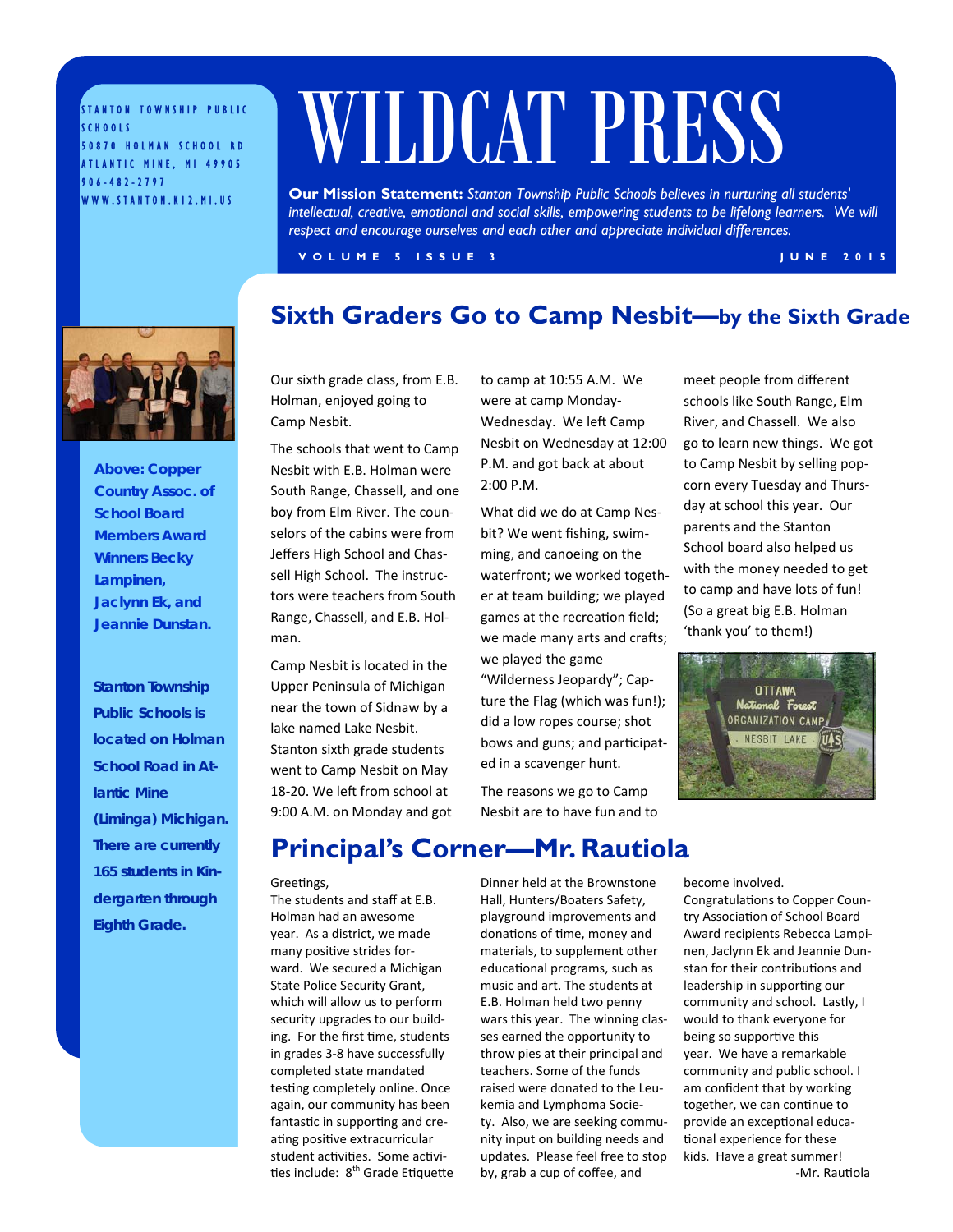#### **PAGE 2**



# **Kindergarten in Action!**

Kindergarten and first grade celebrated Grandparent's Day on May 14. The children sang songs, read books with their grandparents and had snacks. The kindergarteners are anxiously waiting their graduation on June 5. We are finishing projects we have been working hard on all year  $\bullet$ : long. We celebrated with a fantastic end-of-the-year picnic at McLain's State Park on June 2.



*Right: A page from one of our books—we wrote all about our year in kindergarten! What a blast!* 



**For our science fair project, we observed how many pennies Mr. Kulju's tin foil boats would hold, and then used that information to build our own boats. Ray and Samantha's boat held the most pennies! It had a flat bottom and tall sides.** 

*(photo by Samantha)*



**At long last, our chicks hatched! We were so excited!** 

### **First Grade: Butterflies and Boats!**

A butterfly life cycle starts out as an egg. The egg is a size of a period. After it turns into a caterpillar, which is called a larva. Then the larva turns into a pupa. Then the pupa turns into a butterfly. I love butterflies. They are so cool. *By Josie and Diana* 

A butterfly starts out as an egg. Then it turns into a caterpillar. Then it turns into a chrysalis. After its

wings are wet it sits in the sun and the wings dry. Butterflies drink nectar from flowers. They fly around in circles. *By Elaina* 

#### *Butterfly*

Butterfly, flutter by. Zoom by the fuzzy squirrel. Fly across the green grass. Float beside the green frog. Flutter by, my butterfly. *By Greyden Butterfly*  Butterfly, flutter by.

Fly between the green frogs. Dance in the warm house. Zoom by the beautiful waterfall. Flutter by, my butterfly. *By Kylie* 

*Butterfly*  Butterfly, flutter by. Float by the blue ocean. Floating through the yellow sand. Floating above the pink flower. Flutter by, my butterfly. *By Tori* 

# **Exciting News From the Second Grade!:**

It's happened again! The E.B. Holman second graders are farmers. We started our adventure on April 13th with 12 eggs of different colors: mostly white, and some brown and bluish green. On Sunday, May 3rd, ten little chicks were busy coming into the world, and what a surprise it was for all of us! Mrs. DeKeyser and two other families

were at the school on a Sunday night putting together a home for those tired chicks. Our class learned a lot about caring for animals and how to be responsible caretakers. Mrs. DeKeyser is proud of all of the children and their hard work. Second grade certainly has been something to *peep* about!

*Right: Andrew, Karlyn, Lane, Mary, and Kaeley with our chicks.*

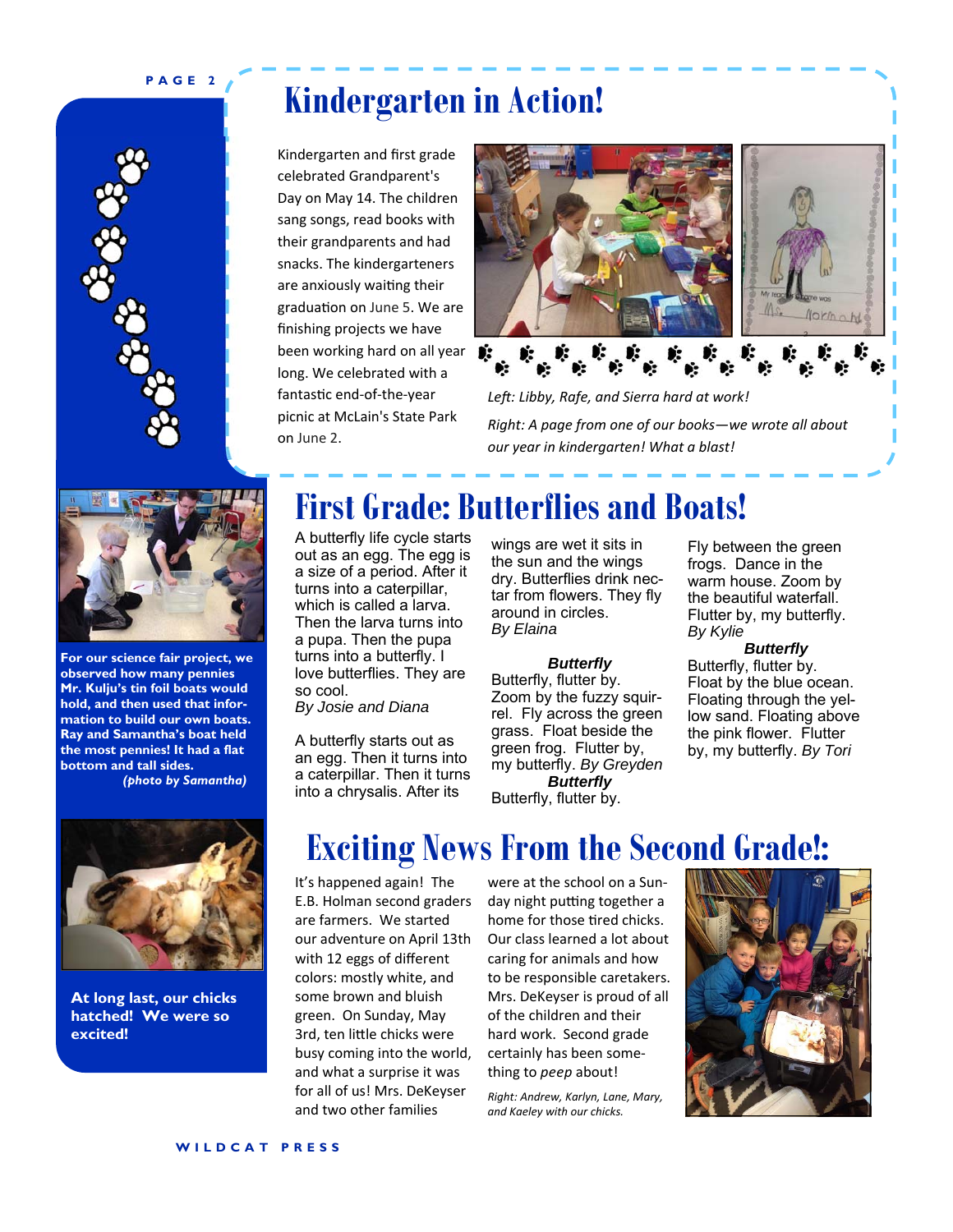#### **News From Grade 3**

Adjusting to a new teacher in the middle of the year is not an easy thing to do, but this class of third graders has been amazing in their ability to adapt and grow through it all. We have done many new things this semester, and below the students have recorded some of their favorite things, both new and old, that take place in Grade 3 at E.B. -Mrs. Stone

#### *From Tana, Lily, Vera, and Kayla:*

Tana enjoyed learning to multiply multi -digit numbers. Lily enjoyed practicing cursive, playing soccer outside with the class, and playing dodgeball. Vera enjoyed cursive writing and going to the library. Aili enjoyed making a horse popup book for her book report. Kayla enjoyed the spelling stations this year.

#### *From Eli, Luis, and Max:*

On Thursday we eat Little Caesar's Pizza. If you bring an extra dollar you can have an extra slice. We have stations in class—listening and reading are the best.

#### *From Ben, Bryce, and BreƩ:*

Every Thursday we get pizza for lunch. After 10:00 recess we have gym. Usually we go outside and play Capture the Flag. Capture the Flag is the best game we play in gym. We play it in the woods where you can hide behind trees and jump over logs. Awesome.

*From Kysa, Eve, Kelsi, Ella, and Betsy:* Kysa's favorite thing to do is writing because she can write poems and learn cursive. Eve likes playing gym outside and using the different supplies in art. Kelsi likes stations because she can learn more about writing and D.E.A.R. time to get better at reading. Ella enjoys Social Studies because she learns about Michigan. Betsy's favorite thing to do is math notes because she learns about math. Betsy also likes language arts.

# **4th Grade: Mysteries & Poetry**

The case of the missing flowers: Solved!

The fourth grade class was learning fast about the genre of mysteries past. When something went missing they were pouting and hissing cause their poor flowers were gone.

> Their senses were used left battered and bruised all feeling mighty stressed. As days were passing there became more harassing of who the suspect was.

Birthdays were doubled, everybody was troubled



all in the name of a mystery. Herring as our guide, we had to decide who the suspect was.

Many were accused But based on the clues, It was… Mr. Kulju!

In addition to learning about mysteries, fourth grade has also been learning about poetry. We have learned different poetry structures, written our own and have read works from many famous poets. This article is based on our new love for poetry!



In March, our PTO collected spare change in a penny jug contest fundraiser. The winners of the contest got to pie some teachers in the face! We earned enough to buy new swing chains for the playground! *Above, Mrs. Larson and Mr. Rautiola receive a special gift from the kids!* 

# **Fifth Grade Fun with Mr. LaBonte!**

It's hard to believe this year is coming to a close. It seems like only yesterday that I was meeting the amazing 5th graders for the first time, and soon they will happily move onto 6th grade. It has been an absolute pleasure working with these kids all year. I have seen them all grow so much over the past several months. It is because of them and the support of all of you that has made this an incredible year for me out here at E.B. Holman. Thank you.

We are currently writing letters to the incoming 5th graders for next year. We are giving them a heads up as to what to expect next year in my class, and all the interesting things they will learn together. As soon as we are done with these letters, we have one last letter writing task left to do. We are writing letters to ourselves that I will get to them when they graduate from high school. I want them to write about where they are cur-

rently as well as where they think they will be upon graduation. I think this will be a fun experience for them when they can look back and see just how much they've grown and how far they've come.

Hope you all have a safe and enjoyable summer!